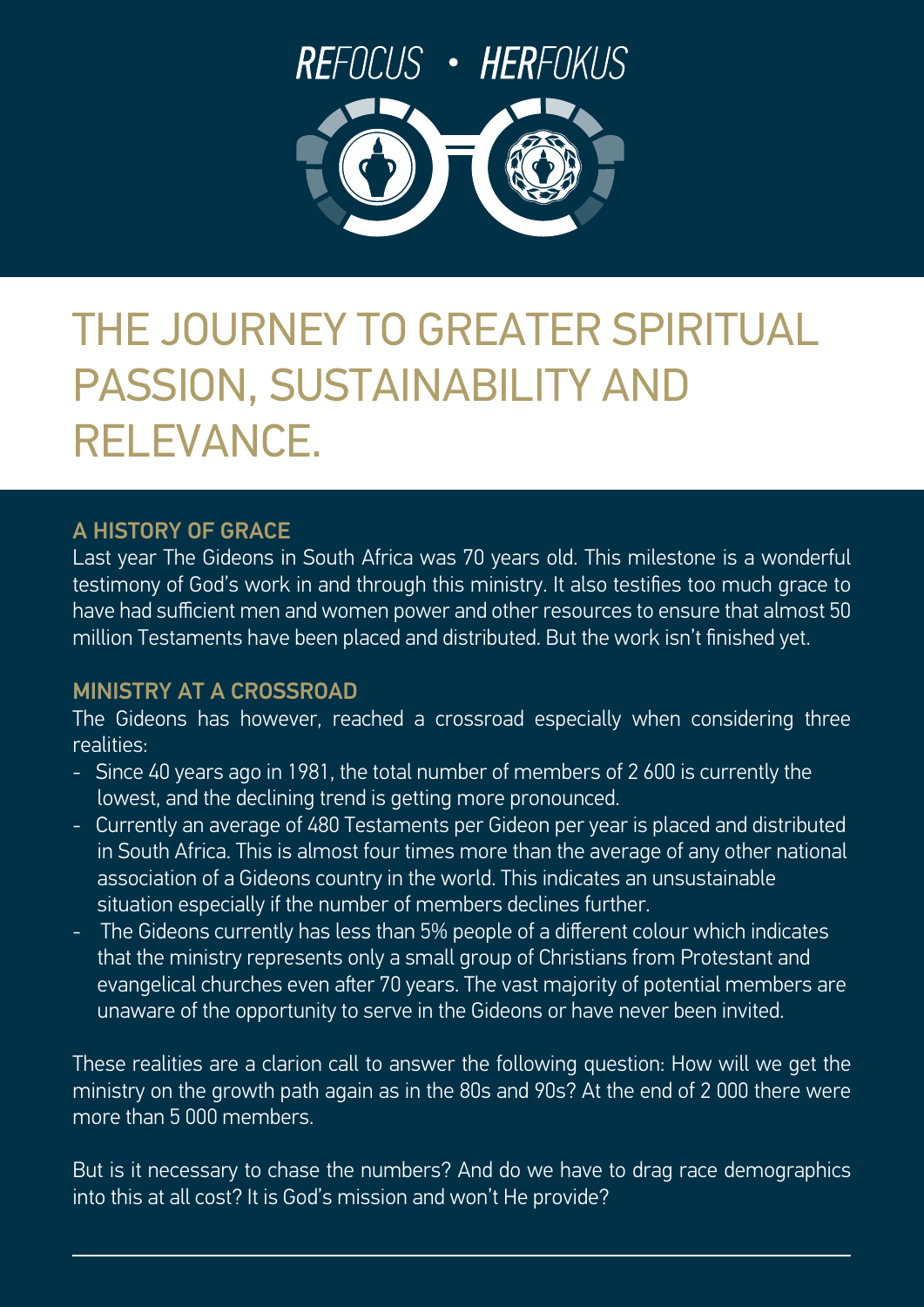From the time when the various cabinets of the Gideons and Gideons' Wives put heads together from July to October 2021 to think about and formulate the Refocus Strategy, these and several other questions were considered. After some time, there was a conviction that God offers us the opportunity to now, in times like these, take leadership with the same promise given to Gideon: "Mighty hero, the Lord is with you!" (Judges 6:12). This means decisions are made which are in the best interest of the ministry.

### WHAT IS REFOCUS ACTUALLY ABOUT?

The Refocus Strategy is actually a spiritual journey in which we search for God's will for the ministry in the year 2021 and beyond. What does God expect us to do to build the ministry spiritually so that passion and energy will be characteristic to ensure sustainability and to make the ministry relevant to all societies in our country? How do we ensure that more Christians who represent all cultures, become part of this wonderful platform from where the Word of God is distributed?

#### $\overline{v}$ WHAT DOES IT PRACTICALLY ENTAIL? WHAT NEEDS TO CHANGE?

Refocus is a growth strategy which aims to have 4 000 members in December 2023. As part of the Refocus Strategy five focus areas have been identified which will be used as levers to achieve this goal:

- Ministry Culture: Several surveys held among members have indicated that the culture of the ministry is experienced as being too rigid and formal. This manifests particularly in camps where the environment is experienced as being unfriendly, not receptive and unaccommodating. New members, including inactive existing members, will not comfortably integrate with and become actively involved in a camp where the culture is not receptive.

To change culture requires hard work of leaders on all levels in the ministry. There could be some "visible" changes such as to alter the terminology used, for example to change the new identity of the "Auxiliary" to "Gideons' Wives". The most important cultural changes are the spiritual or "invisible" changes required. This involves on the one hand the re-discovery of each active and inactive member's calling in the ministry. It also involves an attitude of compassionate hearts with which we deal with each other and new members.

- Recruitment: Camps for whom it is possible, are expected to recruit 5 married couples over the next two years in prayerful dependence of God. The focus is purposefully on the recruitment of a Gideon and his wife because it re-emphasises the family culture and should improve the balance between the number of men and woman in the ministry. It has been proven that when both the man and his wife are involved in the ministry, there is a greater measure of compassion and active participation.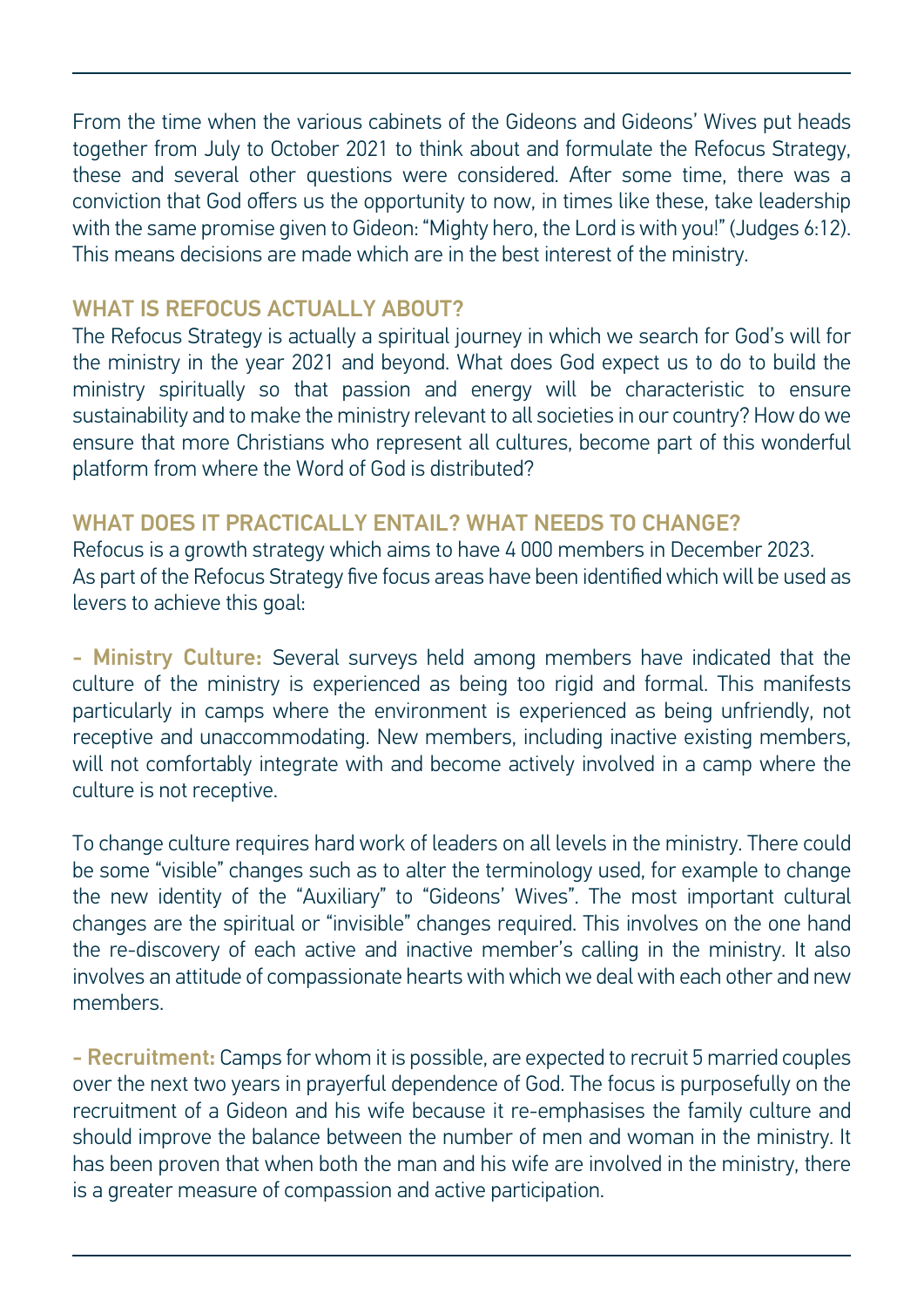In addition, the challenge for each camp is to recruit members outside the traditional sources of recruitment such as the main stream churches. The challenge is to specifically look for God's will in the calling of men and women of a different colour to become part of the ministry.

- Welcoming: There should be a focus to integrate and involve new members in a proper way in both their camps and in the broader organisation. This includes a new joint application form for married couples, a fast and effective recruitment process, a new members' webinar which will be offered on a quarterly basis and the mentorship and accompaniment of new members by the camp, the National Service Centre and Members' programme.

therefore developed that will be launched early in 2022. Camps will then have the option - Camp monthly meetings: There are several camps that do not hold monthly camp meetings or dinners or that do not have meaningful activities anymore. A new format was to hold camp get-togethers. The name will be symbolic of an opportunity with the emphasis on being together, spiritual growth and communication in an informal and family-oriented style. There are already camps who meet in this way and they experience it as very enriching.

Internal and external communication: Much work is being done on a new app which will place the ministry "at the finger tips" of members. In addition to access to relevant information, members could order Bibles, report placings and testimonies, upload videos and photos and easily report where necessary by means of the app.

It was also noted that many people are unaware of The Gideons and that there are high levels of ignorance. Marketing and external communication are therefore very important to grow the ministry. It will be done professionally but authentically – true to the core values of the ministry but relevant to an audience with a short attention span who live and communicate online.

### WHAT WILL NOT CHANGE?

The Gideons' reason for its existence, core values and spiritual goals will definitely not change. The nature of the ministry as a not-for-profit organisation and functioning as part of the international enterprise will not be affected. The relevance of the ministry is not defined by its size; the Word of God for the lost makes the ministry relevant for today.

## BECOME PART OF REFOCUS

The Refocus strategy is therefore not merely a chase to increase member numbers. It acknowledges both the internal culture and the context in which the ministry in South Africa operates. It seriously takes into consideration the reality that there are enough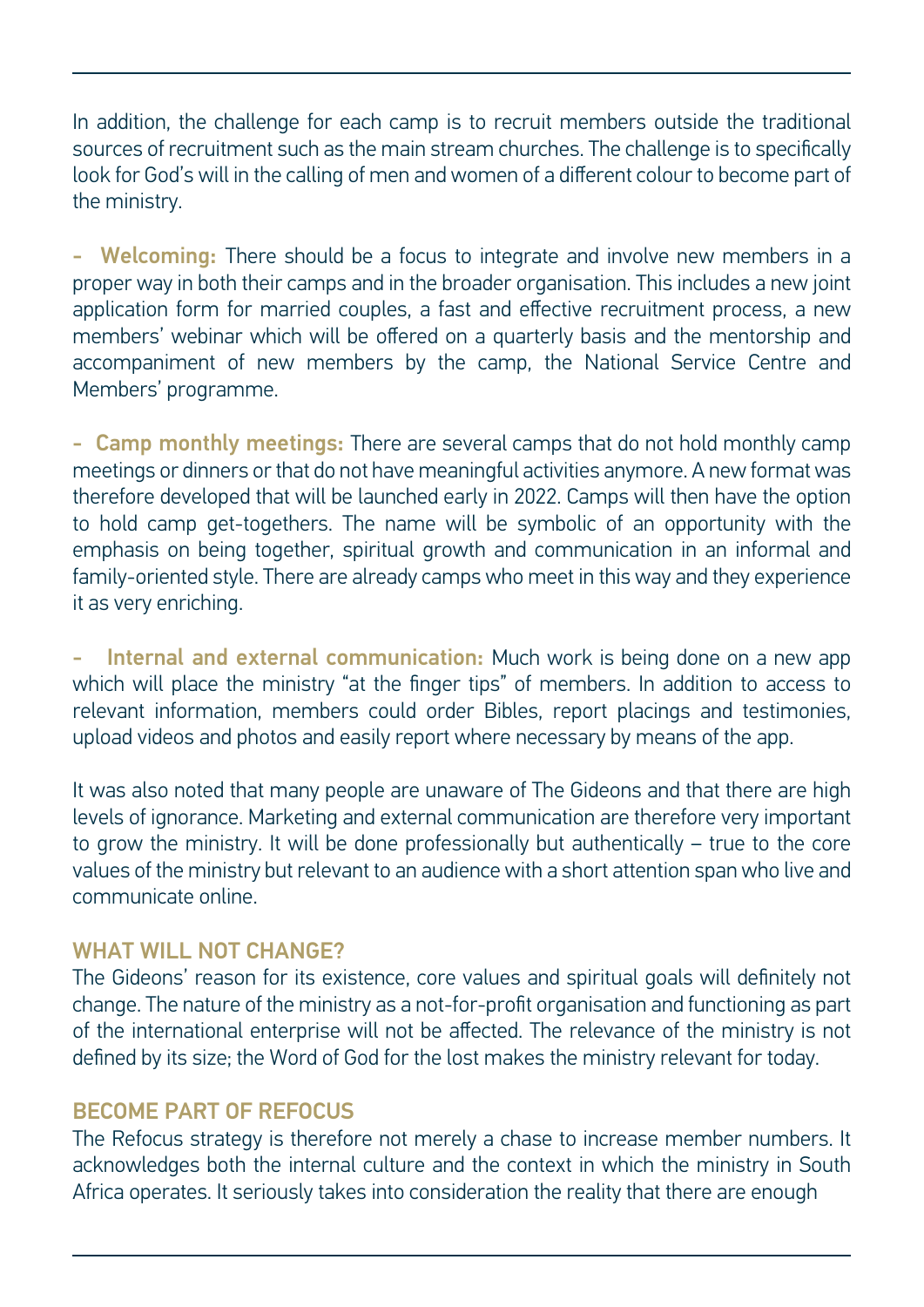called hearts, willing hands and convinced mouths to make the ministry sustainable. The focus is therefore on two responsibilities placed on each member:

- To share the Gospel of redemption with the lost;
- To tell others who have been called by God to service, of the opportunity offered by The Gideons.

As camp and individual member, please consider becoming part of Refocus and the growth of the ministry. May God lead this ministry and may his will be done for us and through us.

Glory to God alone.

Executive director Leon van der Merwe